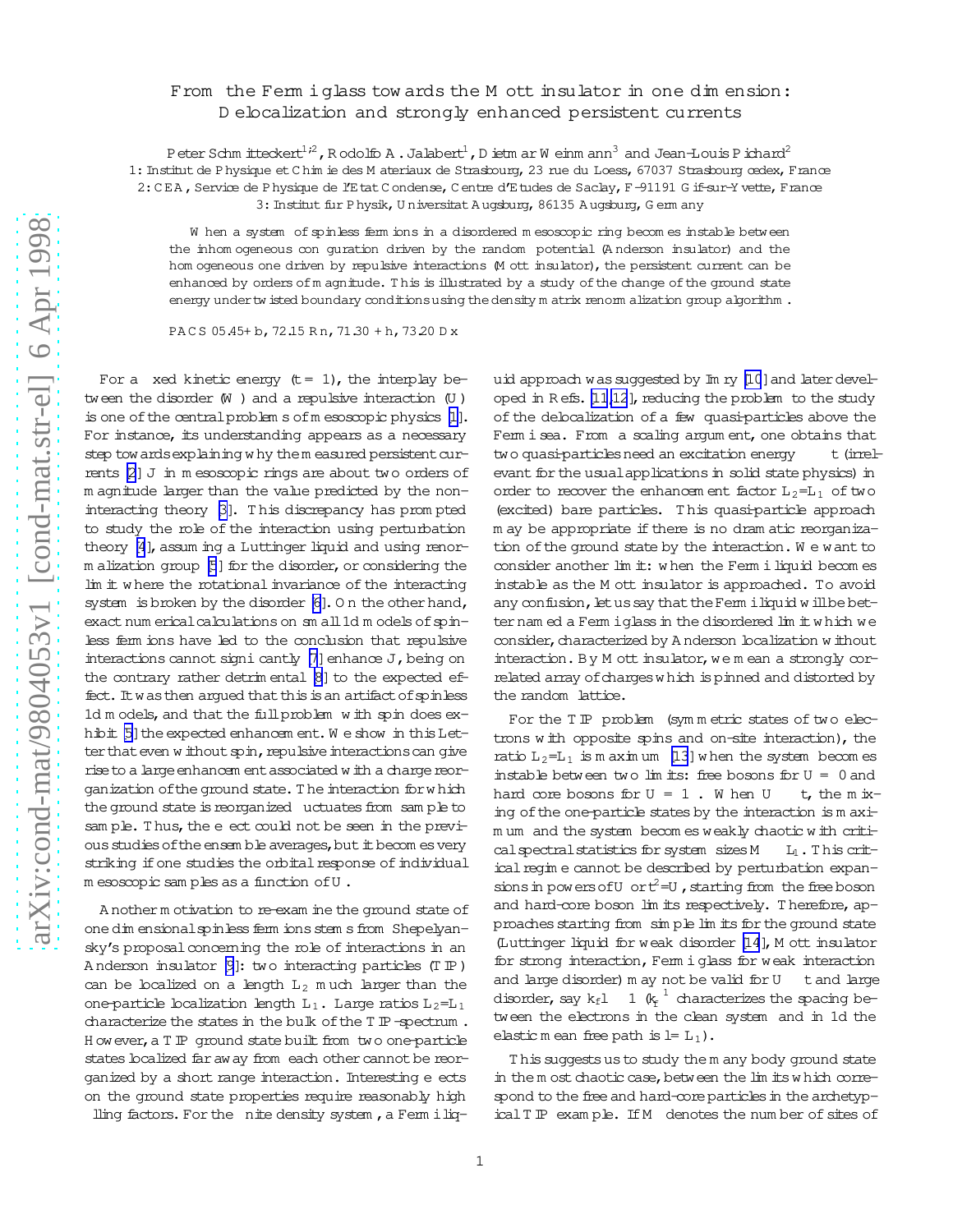<span id="page-1-0"></span>a 1d lattice w ith N spinless ferm ions, we expect a m axim um delocalization w hen the param eters (U;t;W;N and  $M$  ) are chosen in such a way that the system becom es instable between two insulating lim its with dierent charge con qurations: A nderson insulator in the Ferm ilim it and M ott insulator in the strongly correlated lim  $\pm$ . The Anderson insulator yields an inhom ogeneous charge con quration: strongly localized states are populated w ith the restriction im posed by Pauliprinciple. The M ott insulator yields a m ore or less hom ogeneous charge con quration. The crossover between those two lim its will yield a profound spatial reorganization of the ground state, m aking the system m ore sensitive to any external perturbation as a tw ist in the boundary conditions or a ux

in a ring.

To illustrate this, we consider spinless ferm ions on a disordered chain w ith nearest neighbor (NN) interaction

$$
H \,\,=\,\, \begin{array}{ccc} & X^1 & & X^1 \\ t & t & (C_1^Y C_{i-1} \,+\, C_{i-1}^Y C_{i}) \,+\, & v_1 n_1 + \, U & n_1 n_{i-1} \\ & {}_{i=1} & {}_{i=1} & {}_{i=1} \end{array}
$$

and tw isted boundary conditions,  $c_0 = \exp(i) c_M$ . The operators  $c_i$  ( $c_i^y$ ) destroy (create) a particle on site i and  $n_i = c_i^y c_i$  is the occupation operator. The on-site energies  $v_i$  are drawn from a box distribution of width W. Setting  $t=1$ , the strength of the disorder W and the interaction U are m easured in units of the kinetic energy scale. T hough strong long-range interaction always im poses an hom ogeneous con quration, we restrict the study to interaction between NN. This is why we begin to discuss half lling, w here the ground state will be a periodic array of charges located on the even or odd sites of the chain when  $U$  ! 1. This is the hom ogeneous con guration driven by the interaction. On the contrary, when U ! 0, an inhom ogeneous con guration is obtained for a su ciently strong disorder.

The num erical results are obtained with the density m atrix renorm alization group  $(D M R G)$  algorithm [\[15\]](#page-3-0). The calculation of ground state properties of interacting ferm ions in disordered one-dim ensionalsystem s is



FIG. 1. Charge con guration for a typical sample (d of Fig. 2) for  $N = 10$  particles on  $M = 20$  sites at  $W = 9$ .



FIG.2. Phase sensitivity D (U) for four dierent samples w ith  $N = 10$ ,  $M = 20$  and  $W = 9$  in (decim al) logarithm ic scale. W and U are m easured in units oft. T hick dots and inset: average of  $log(D)$ .

possible w ith an accuracy com parable to exact diagonalization, but for m uch larger system s (w here we keep up to 2000 states per block [\[16](#page-3-0)]).

T he reorganization ofthe ground state induced by the NN repulsion is shown in Fig. 1, where the density (expectation value of  $n_i$ ) is plotted as a function of U and site index i. To favor the inhom ogeneous con guration, the disorder is taken large  $(W = 9)$  and  $L_1$  100=W <sup>2</sup> is of order of the m ean spacing  $k_f^{-1} = 2$  between the charges. For U 0, one can see a strongly inhom ogeneous and sam ple dependent density, w hile for large U a periodic array of charges sets in. These two lim its are separated by a sam ple dependent crossover regim e. For certain random con qurations, the periodic array is quickly obtained by a weak repulsive interaction, w hile one needs a strong interaction for other sam ples.

To m easure the delocalization e ect associated to this change of con guration, we study the phase sensitivity of the ground state. The energy dierence between periodic  $( = 0)$  and anti-periodic  $( = )$  boundary conditions,  $E = ( )^N \mathbb{E} (0) E ( )$  conveys similar in form ation, in the localized regim e, as other m easures of the response of the ground state to an in nitesim al ux threading the ring: the K ohn curvature (charge stiness) /  $E^{\circ}$  ( = 0) and the persistent current  $J / E$  (= 0). For strictly 1d system s, the sign of  $E(0)$   $E($  ) sim ply depends on the parity ofN ,and the factor( ) <sup>N</sup> m akesE positive.

The phase sensitivity, de ned by  $D$  (U) =  $(M = 2) E$ , is show n in Fig. 2 for four sam ples at half lling w ith  $W = 9$ . Both for U 0 and U 1, D (U) is exponentially sm all, but sharp peaks appear at sam ple dependent values  $U_c$ , w here D  $(U_c)$  in certain sam ples can be 4 orders ofm agnitude larger than for free ferm ions. R em arkably, the curves for each sam ple do not present any singularity  $atU = 0$  which could allow to locate the free ferm ion case. Peaks can be seen at dierent sam ple dependent values ofU (positive or negative). A ttractive interactions favor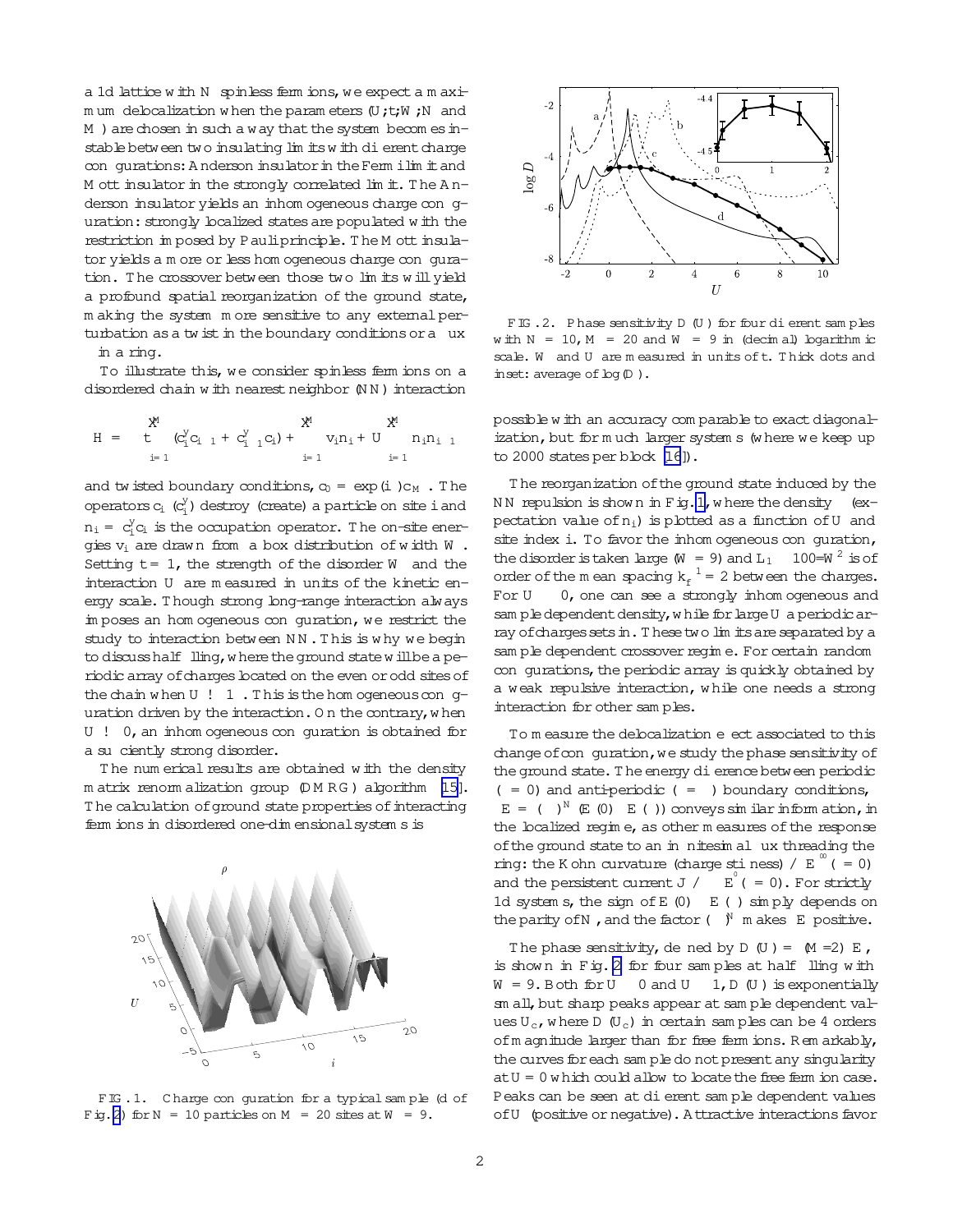

FIG.3. Phase sensitivity for the sampled of Fig.2. Solid: D (W) at  $U = 0.9$ ; dashed: D (U) at  $W = 2$ . Inset: P robability distribution (dots) of =  $log D$  (U = 2)  $log D$  (U = 0) calculated from 10000 samples  $M = 20$ ;  $N = 10$ ;  $W = 9$ ) tted by a G aussian w ith variance  $^2 = 1.46$ .

the more inhomogeneous density. Repulsive interactions favor the m ore hom ogeneous density. Free ferm ions correspond to an interm ediate case. For sm all repulsive interactions, the system is an Anderson insulator slightly delocalized by  $U$ , and  $D$   $(U)$  increases as a function of  $U$ . At  $U_c$ , the regular array of charges is established, and thereafter it becomes more and more rigid (pinned by the random lattice); thus D (U) decreases as a function of U. Certain samples go from the inhomogeneous density to the periodic array in a few steps signaled by additional peaks of sensitivity. Exam ining the U dependence of the density of those samples, one can note local defects in the periodic array subsisting up to large values of  $U$ . The thresholds  $U_C$  are strongly sample dependent giving rise to a very wide distribution of phase sensitivities: the ensemble average at a given U m ixes very di erent behaviors and provides rather m isleading information. As shown in Fig. 2, hlogD (U)i decreases for repulsive interactions, except for a sm all interval around t (inset) where a localm aximum is obtained. U sing U 5000 samples we con m beyond statistical uncertainty that repulsive interactions delocalize in certain parameter region. How ever, this sm all average e ect is not representative of the dram atic enhancem ent characterizing individual samples.

We obtain approximately log-normal distributions for  $D(U)$  as well as for the parameter =  $log D(U = 2)$  $\log D$  (U = 0) that m easures the relative increase of the charge sensitivity with respect to the free ferm ion case. The width of the distribution depends on U, and for  $U = 2$  we can see that variations of D over m ore than an order of m agnitude are typical (inset of F ig. 3).

For weak disorder  $(W = 2;L_1)$ M ) we recover the expected behavior starting from the clean  $\lim_{t \to 0} \frac{d}{dt}$ , using bosonization and renomalization group argum ents [16,14]: a repulsive interaction reinforces localization, in contrast to a (not too strong) attractive interaction which delocalizes  $(F \circ g. 3)$ . Fixing  $U = 0.9$ , we show (in the sam e graph) how one goes from the weak to the



FIG. 4. Phase sensitivity for  $M = 40$  and  $N = 10$  for 3 samples with  $W = 4$  (thin lines) and  $W = 5$  (thick lines).

strong disorder lim it in a given sample (the same seed of the random number generator is kept). The phase sensitivity decreases when we increase the strength of the potential uctuations, except around  $W = 9$  ( $k_f$ l 1) where the charge reorganization takes place. The conclusion that a repulsive interaction favors localization is no longer valid. We underline that we have considered in this study larger disorder than in Ref. [16]. The effect is rem iniscent of the C oulom b blockade phenom enon. W hen the occupation numbers are approximately good quantum numbers (0 or 1) transport is blocked; in the transition between such extreme con gurations the occupation num bers are no longer good quantum num bers and transport is favored.

Now, we study if a repulsive interaction can delocalize at a weaker disorder for a lower lling. Of course, if we keep NN interactions, U will no longer yield a fully periodic array (in contrast to a longer range interaction): the ground state can partly m atch the random potential w ithout having NN electrons. One expects a m ore local and partial ground state reorganization than the global one discussed for half lling. In Fig. 4, we show some typical behavior obtained at quarter lling for  $W = 4$ and 5. For certain samples (dash-dotted), the  $U = 0$ Fem iglass does not have NN occupied, the charge con-

quration does not change when turning on the interactions, and  $D$   $(U)$  decreases with  $U$ . For others we can observe local charge reorganization accompanied by an increase of D (U) at one (dashed) or two (solid) values of U. Higher disorder within the same random con guration (thicker lines) necessitates a stronger interaction U<sub>c</sub> to produce the charge reorganization. In our model with NN interactions and high disorder, the increase of the phase sensitivity is related to the occurrence of NN in the Ferm i glass. Elem entary combinatorics dictates that for a given ling factor  $x = N = M$  and large M, the probability of obtaining a con guration without NN is

$$
P' e^{M g(x)}
$$
;  $g(x) = \ln \frac{(1 + x)^{2(1 - x)}}{(1 - 2x)^{(1 - 2x)}}$ :

Since  $g(x) < 0$  in the interval  $(0, 1=2)$  of interest, con gurations with NN occur with probability 1 in the large M lim it.